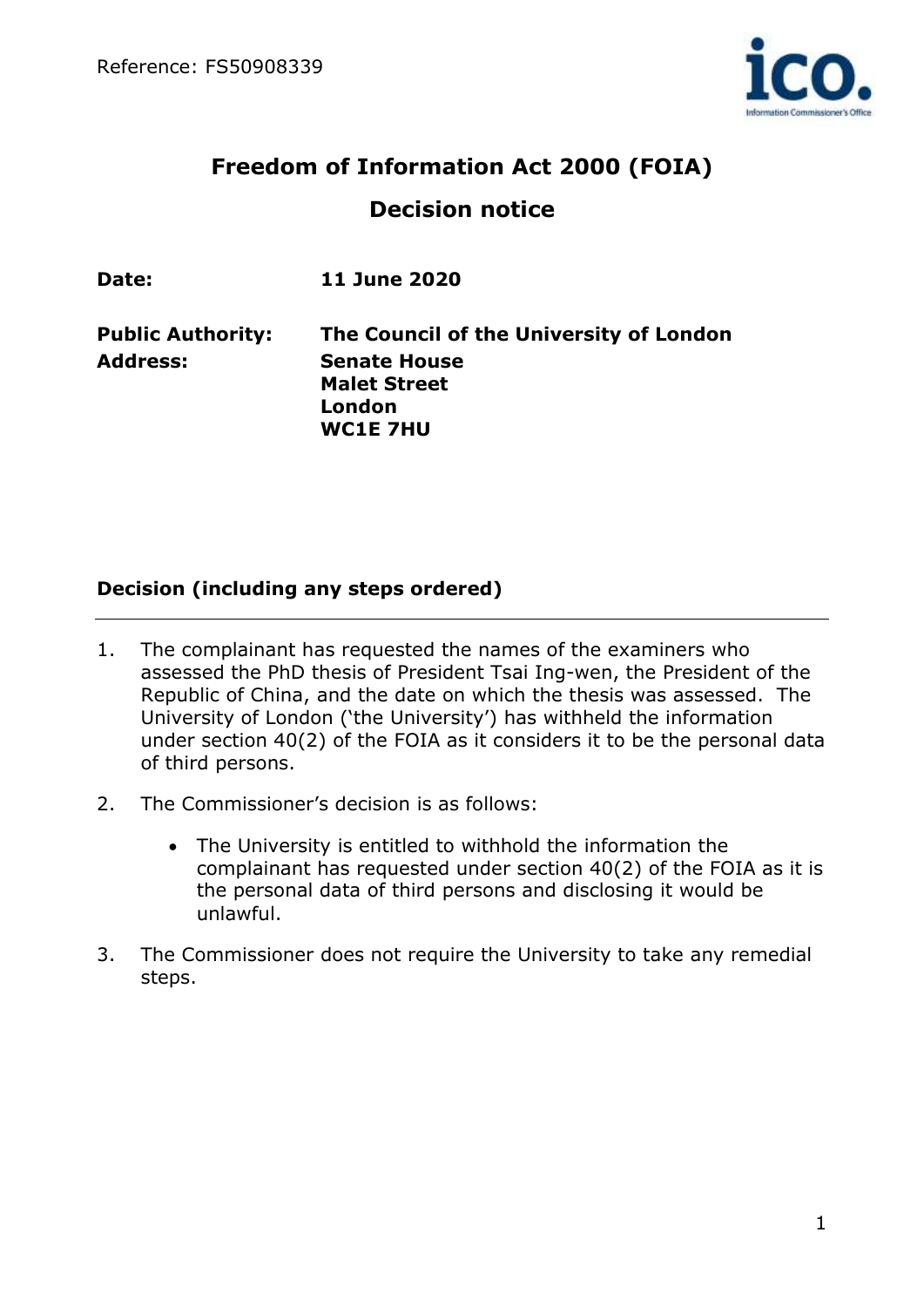

## **Request and response**

4. On 29 October 2019, the complainant wrote to the University of London and requested information in the following terms:

*"I am requesting the names of the Examines for the 1984 Ph.D. thesis of Tsai Ing-wen. The thesis is entitled "Unbfair* [sic] *Trade Practices and Safeguard Actions". Please also inform me of the date the Examiners signed approval of the thesis."*

- 5. The University responded on 2 December 2019. It directed the complainant to where information about the thesis in question is published. This is a statement by the London School of Economics (LSE) dated 8 October 2019. The LSE had noted that it had received a number of queries regarding the academic status of its alumna, President Tsai Ing-wen. It confirmed that President Tsai had been correctly awarded a PhD in Law in 1984, and that at that time the University of London awarded degrees. The University also provided a link to where a copy of the thesis in question can be accessed, on the LSE's website.
- 6. The University refused to release the specific information requested as it considered it to be President Tsai Ing-wen's personal data and so exempt from disclosure under section 40(2) of the FOIA.
- 7. Following an internal review, the University wrote to the complainant on 24 January 2020. It maintained its position.

# **Scope of the case**

- 8. The complainant contacted the Commissioner on 5 February 2020 to complain about the way his request for information had been handled.
- 9. The Commissioner's investigation has focussed on the University's reliance on section 40(2) to withhold examiners' names and the date on which the thesis was approved.

# **Reasons for decision**

## **Section 40 – personal data**

10. Section 40(2) of the FOIA provides that information is exempt from disclosure if it is the personal data of an individual other than the requester, and one of the conditions listed in section 40(3A), (3B) or 40(4A) is satisfied.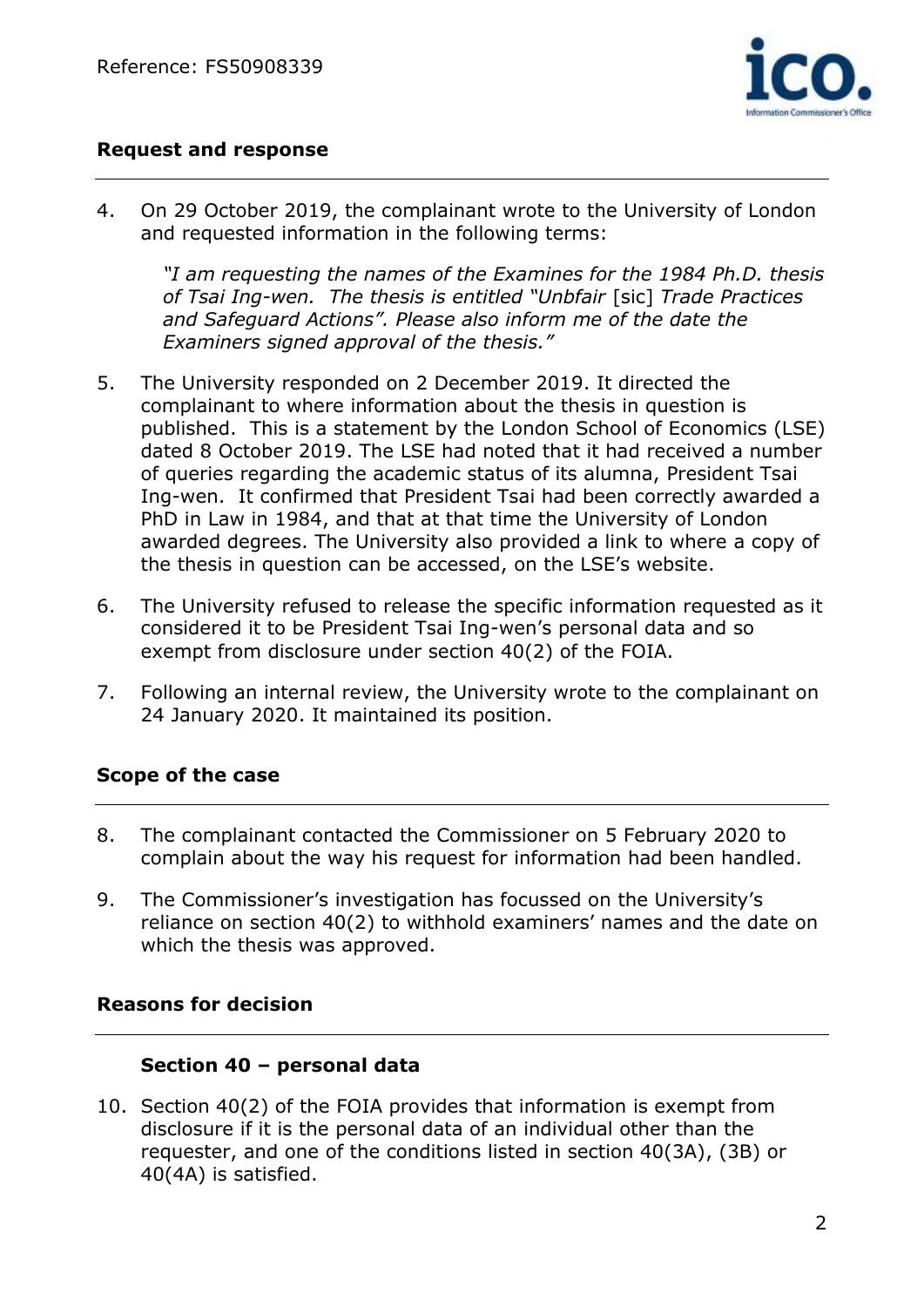

- 11. In this case the relevant condition is contained in section  $40(3A)(a)^{1}$ . This applies where disclosing the information to any member of the public would contravene any of the principles relating to the processing of personal data ('the DP principles'), as set out in Article 5 of the General Data Protection Regulation ('GDPR').
- 12. The first step for the Commissioner is to determine whether the withheld information constitutes personal data as defined by the Data Protection Act 2018 ('DPA'). If it is not personal data, then section 40 of the FOIA cannot apply.
- 13. Secondly, and only if the Commissioner is satisfied that the requested information is personal data, she must establish whether disclosing that data would breach any of the DP principles.

# **Is the information personal data?**

14. Section 3(2) of the DPA defines personal data as:

"*any information relating to an identified or identifiable living individual*".

- 15. The two main elements of personal data are that the information must relate to a living person and that the person must be identifiable.
- 16. An identifiable living individual is one who can be identified, directly or indirectly, in particular by reference to an identifier such as a name, an identification number, location data, an online identifier or to one or more factors specific to the physical, physiological, genetic, mental, economic, cultural or social identity of the individual.
- 17. Information will relate to a person if it is about them, linked to them, has biographical significance for them, is used to inform decisions affecting them or has them as its main focus.
- 18. In this case, the request is for examiners' names and the date on which the thesis of a named individual was assessed ie recommended for a particular result. In his initial complaint to the Commissioner, the complainant has indicated that he is seeking the date on which the examiners signed that they had assessed the thesis.
- 19. The University has provided the Commissioner with the requested information. In its submission the University has noted that the focus of the request is the educational record of a specific person: President Tsai

 $1$  As amended by Schedule 19 Paragraph 58(3) DPA.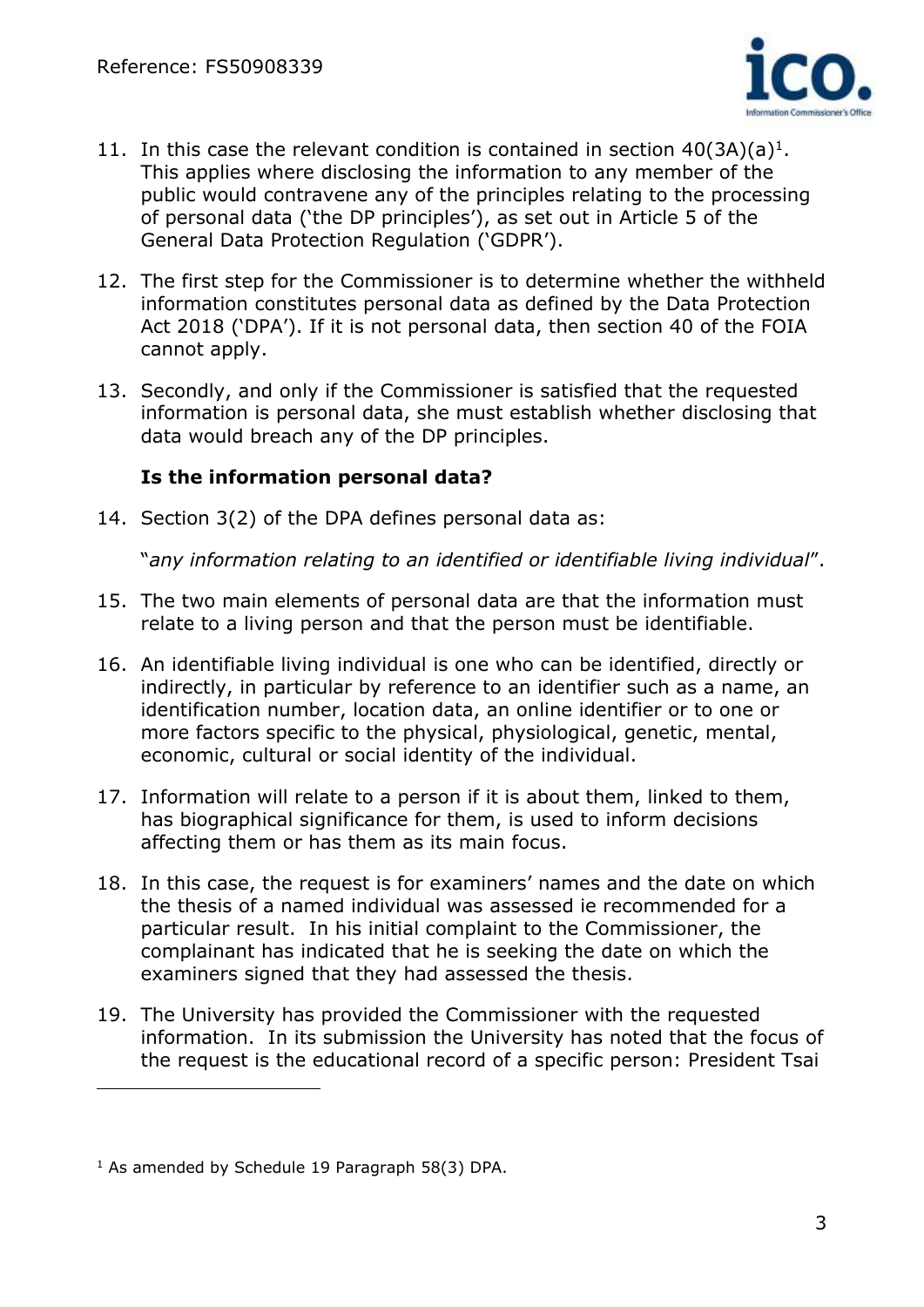

Ing-wen. The examiners' names are clearly the personal data of those individuals; their names relate to those individuals and they could be identified from their names and the context of the request. (In the absence of evidence to the contrary, the Commissioner is going to assume that the examiners working in 1984 are still alive.) However, this information can also be categorised as President Tsai's personal data as it concerns the thesis she produced. It therefore relates to her and, since she is named in the request, she can be identified from it. For the same reasons, the Commissioner considers that the date that President Tsai's thesis was assessed can also be categorised as her personal data.

- 20. In the circumstances of this case, having considered the withheld information, the Commissioner is satisfied that the requested information relates to President Tsai Ing-wen and particular examiners. She is satisfied that this information both relates to and identifies these individuals. This information therefore falls within the definition of 'personal data' in section 3(2) of the DPA.
- 21. The fact that information constitutes the personal data of an identifiable living individual does not automatically exclude it from disclosure under the FOIA. The second element of the test is to determine whether disclosure would contravene any of the DP principles.
- 22. The most relevant DP principle in this case is principle (a).

## **Would disclosure contravene principle (a)?**

23. Article 5(1)(a) of the GDPR states that:

"*Personal data shall be processed lawfully, fairly and in a transparent manner in relation to the data subject*".

- 24. In the case of an FOIA request, the personal data is processed when it is disclosed in response to the request. This means that the information can only be disclosed if to do so would be lawful, fair and transparent.
- 25. In order to be lawful, one of the lawful bases listed in Article 6(1) of the GDPR must apply to the processing. It must also be generally lawful.

## **Lawful processing: Article 6(1)(f) of the GDPR**

26. Article 6(1) of the GDPR specifies the requirements for lawful processing by providing that "*processing shall be lawful only if and to the extent that at least one of the*" lawful bases for processing listed in the Article applies.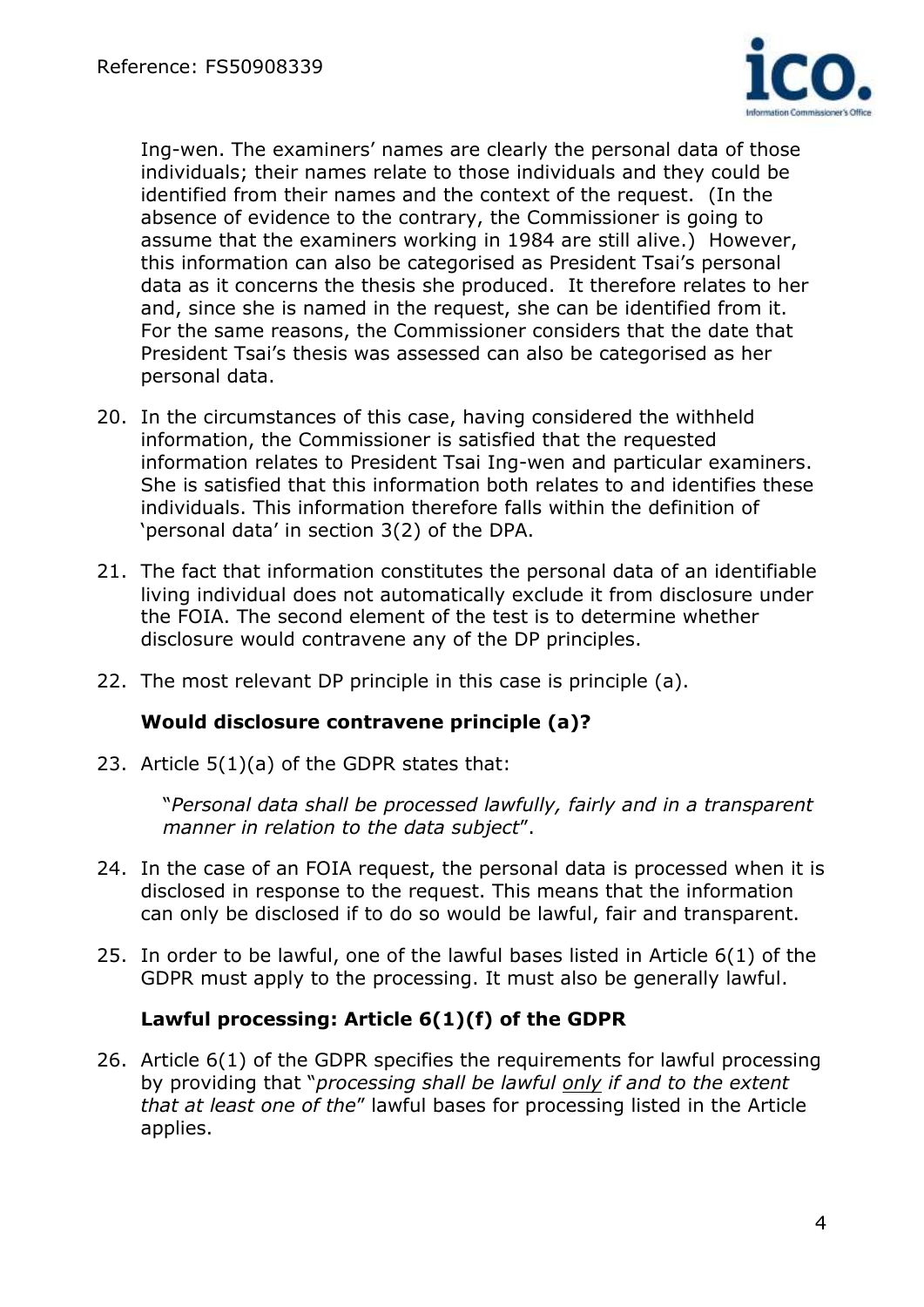

27. The Commissioner considers that the lawful basis most applicable is basis 6(1)(f) which states:

"*processing is necessary for the purposes of the legitimate interests pursued by the controller or by a third party except where such interests are overridden by the interests or fundamental rights and freedoms of the data subject which require protection of personal*  data, in particular where the data subject is a child"<sup>2</sup>.

- 28. In considering the application of Article 6(1)(f) of the GDPR in the context of a request for information under the FOIA, it is necessary to consider the following three-part test:
	- **Legitimate interest test**: Whether a legitimate interest is being pursued in the request for information
	- **Necessity test**: Whether disclosure of the information is necessary to meet the legitimate interest in question
	- **Balancing test**: Whether the above interests override the legitimate interest(s) or fundamental rights and freedoms of the data subject
- 29. The Commissioner considers that the test of 'necessity' under stage (ii) must be met before the balancing test under stage (iii) is applied.

## *Legitimate interests*

30. In considering any legitimate interest(s) in the disclosure of the requested information under FOIA, the Commissioner recognises that a wide range of interests may be legitimate interests. They can be the requester's own interests or the interests of third parties, and

 $2$  Article 6(1) goes on to state that:-

"*Point (f) of the first subparagraph shall not apply to processing carried out by public authorities in the performance of their tasks*".

However, section 40(8) FOIA (as amended by Schedule 19 Paragraph 58(8) DPA) provides that:-

"*In determining for the purposes of this section whether the lawfulness principle in Article 5(1)(a) of the GDPR would be contravened by the disclosure of information, Article 6(1) of the GDPR (lawfulness) is to be read as if the second sub-paragraph (dis-applying the legitimate interests gateway in relation to public authorities) were omitted*".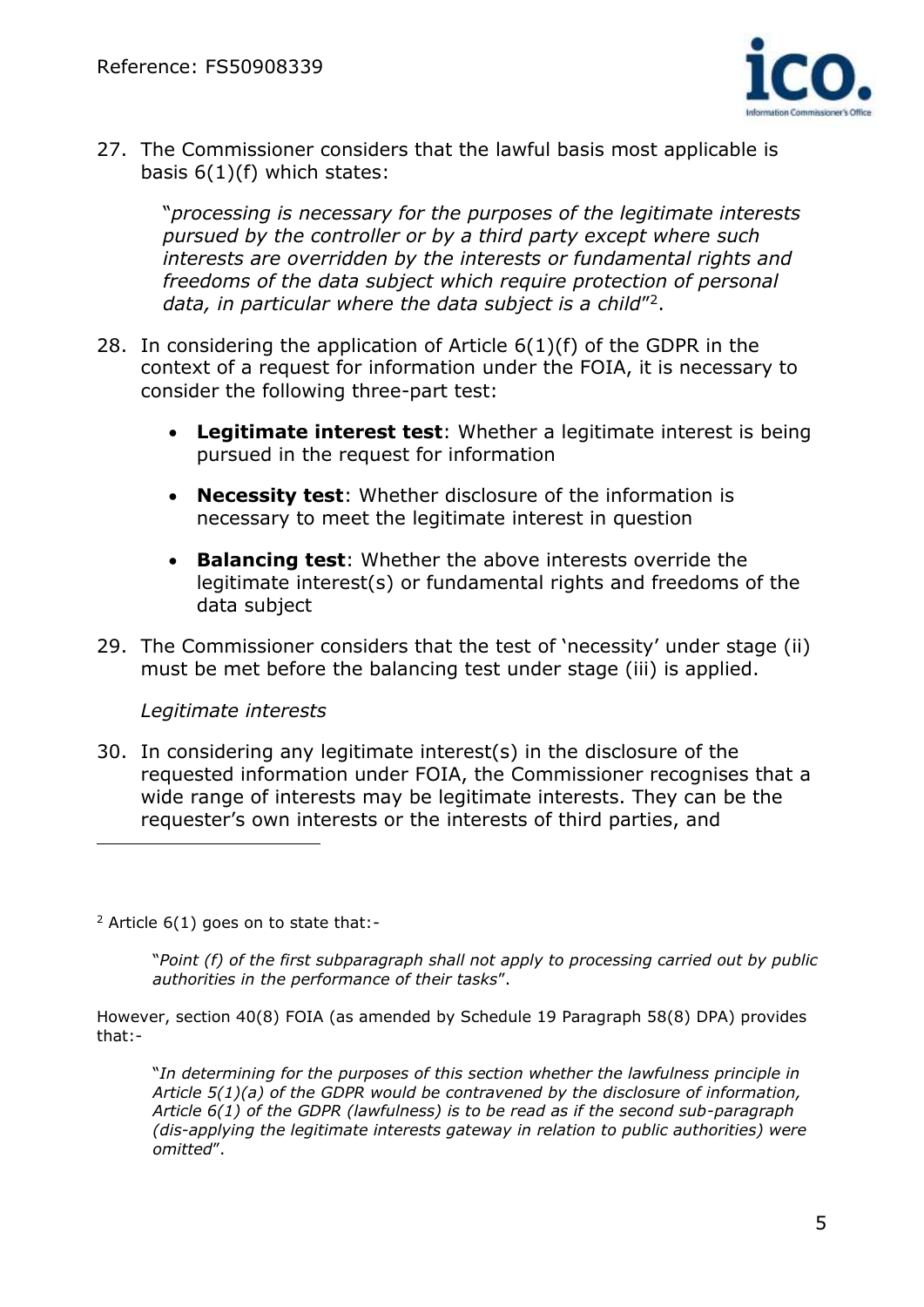

commercial interests as well as wider societal benefits. These interest(s) can include broad general principles of accountability and transparency for their own sakes, as well as case-specific interests. However, if the requester is pursuing a purely private concern unrelated to any broader public interest, unrestricted disclosure to the general public is unlikely to be proportionate. They may be compelling or trivial, but trivial interests may be more easily overridden in the balancing test.

31. The complainant is interested in the legitimacy of President Tsai's 1984 thesis. He is concerned that the thesis was not filed with the LSE's library until 2019 and that the filed copy appears to be a draft document. He says that this graduate had a non-Doctoral instructor as an Advisor, which he also considers casts doubt on the thesis' validity. In the Commissioner's view, the legitimacy or otherwise of President Tsai's thesis is a private concern for the complainant. However, given the position of one of the data subjects – President Tsai – there may be some broader public interest in the matter.

*Is disclosure necessary?*

- 32. 'Necessary' means more than desirable but less than indispensable or absolute necessity. Accordingly, the test is one of reasonable necessity and involves consideration of alternative measures which may make disclosure of the requested information unnecessary. Disclosure under the FOIA must therefore be the least intrusive means of achieving the legitimate aim in question.
- 33. The complainant is of the view that President Tsai's 1984 thesis may not have been legitimate. He considers that disclosing the names of the examiners who assessed the thesis, and the date when they 'signed it off', is necessary because evidence of certification would support a view that the thesis was (or was not) a valid piece of work.
- 34. In its submission to the Commissioner, the University has explained that recipients of PhD degrees in almost all cases have their thesis listed in the publicly searchable University library and therefore the confirmation of a qualification can be determined via this route.
- 35. The University has told the Commissioner that it holds a copy of the examination report for the thesis and the thesis copyright submission form. There is also a record of the individual and the thesis on the University's pass list published in that year. Furthermore, there is a listing of President Tsai's thesis '*Unfair trade practices and safeguard actions*' in the Institute of Advanced Legal Studies (IALS) index document "*Legal Research in the United Kingdom 1905*‐*1984",* which was published in 1985. The original copy held by the University library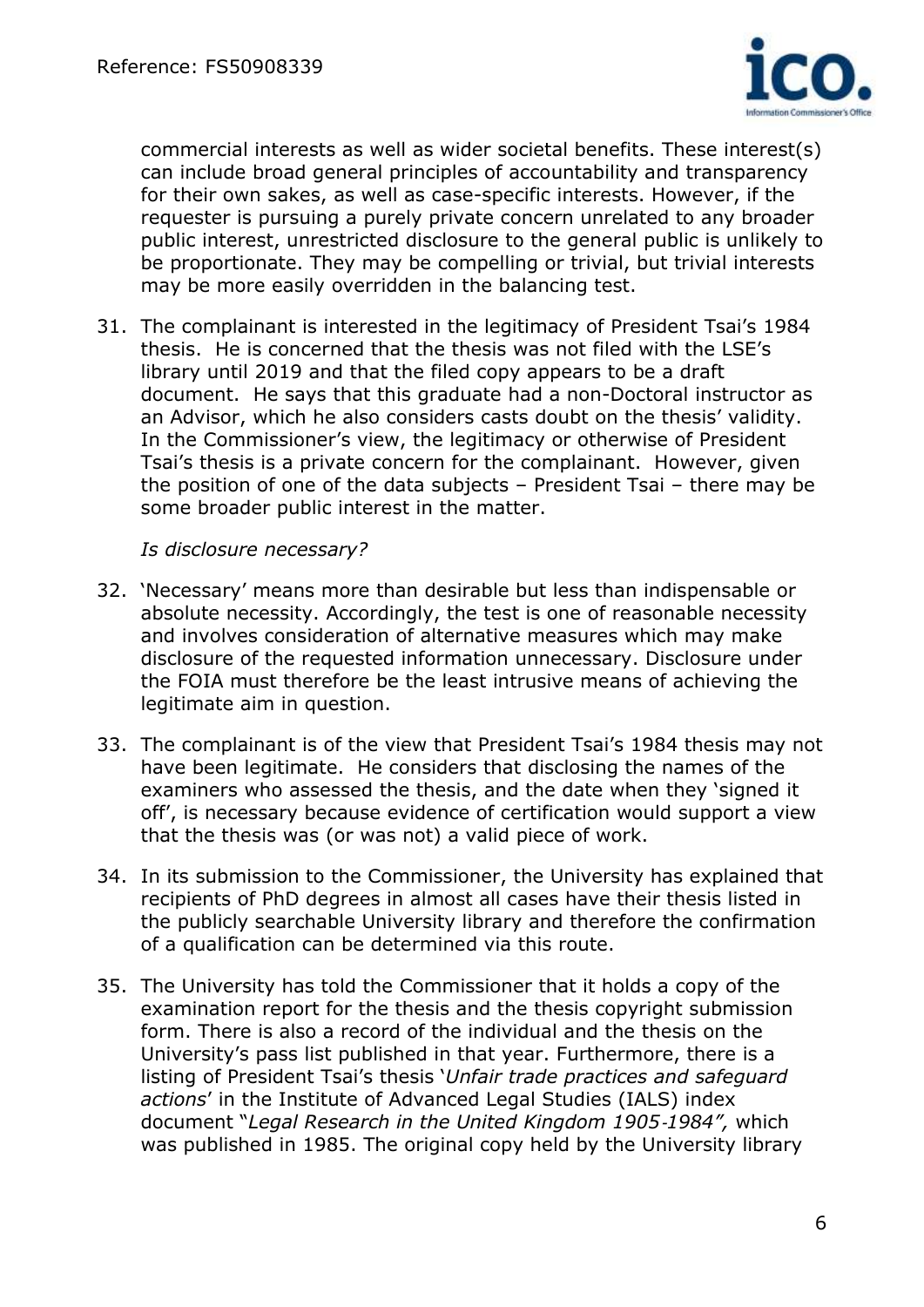

was lost or mis-shelved sometime between mid‐1980s and 2010s over which period there were numerous structural changes to the library.

- 36. The LSE obtained a copy of the thesis from the graduate, President Tsai, and made a digital copy available on LSE's website in October 2019, along with the published statement referred to above.
- 37. The University has advised that, in its responses to separate FOI requests, it has stated that it holds records of the viva and the pass list in regard to this graduate – President Tsai – and can therefore confirm the award of the degree.
- 38. The University's position is that the validity of President Tsai's 1984 thesis is confirmed because the thesis is published and available online. Other information is held – such as the viva associated with the thesis and the University's contemporaneous pass list containing President Tsai's name – that also supports a position that the thesis is legitimate. In addition, a public statement to that effect has been made by the college at which President Tsai was registered.
- 39. To a large degree, the Commissioner agrees that the validity of the thesis has been demonstrated and that releasing the thesis examiners' names and the requested date is not necessary to meet the complainant's legitimate interests. However, for the sake of completeness the Commissioner will accept that disclosure is necessary, and she has gone on to conduct the balancing test.

*Balance between legitimate interests and the data subject's interests or fundamental rights and freedoms*

- 40. It is necessary to balance the legitimate interests in disclosure against the data subjects' interests or fundamental rights and freedoms. In doing so, it is necessary to consider the impact of disclosure. For example, if the data subjects would not reasonably expect that the information would be disclosed to the public under the FOIA in response to the request, or if such disclosure would cause unjustified harm, their interests or rights are likely to override legitimate interests in disclosure.
- 41. In considering this balancing test, the Commissioner has taken into account the following factors:
	- the potential harm or distress that disclosure may cause
	- whether the information is already in the public domain
	- whether the information is already known to some individuals
	- whether the individual expressed concern to the disclosure; and
	- the reasonable expectations of the individual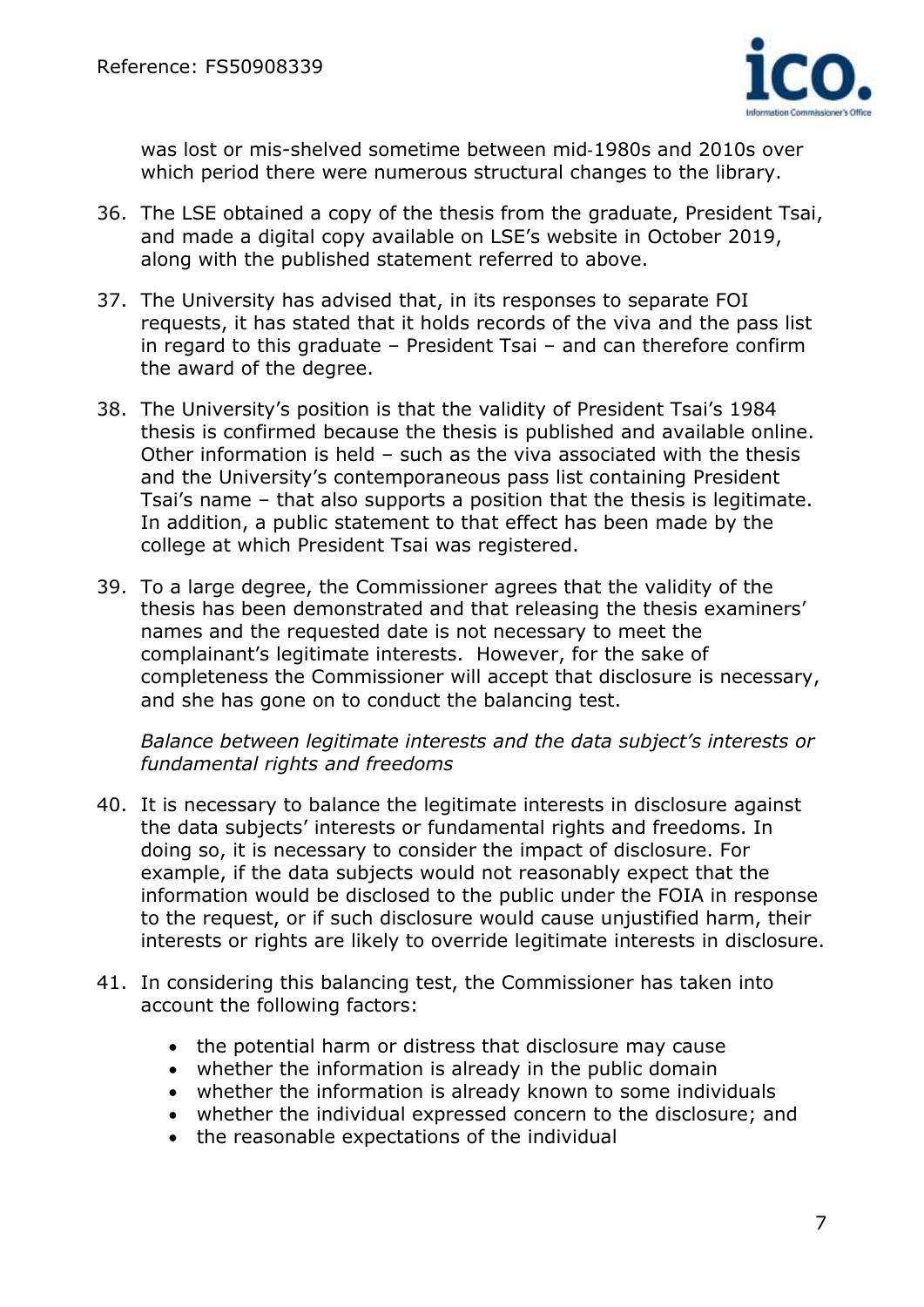

- 42. In the Commissioner's view, a key issue is whether the individuals concerned have a reasonable expectation that their information will not be disclosed. These expectations can be shaped by factors such as an individual's general expectation of privacy, whether the information relates to an employee in their professional role or to them as individuals, and the purpose for which they provided their personal data.
- 43. It is also important to consider whether disclosure would be likely to result in unwarranted damage or distress to that individual.
- 44. In his correspondence to her, the complainant has provided the following arguments for the information's disclosure:
	- The University has not offered any citations of support for its assertion that the individuals' privacy should be protected, nor has it cited any precedent to void transparency of the diploma process.
	- The names of the examiners and the dates they certify theses with their signatures are not "*further records of assessment*", as the University had advised him. The role of examiners is fundamental to the University mission and is an authenticating necessity for the integrity of a University of London degree. Lack of transparency in the degree award process harms the University of London and the public by undermining confidence in the legitimacy of the degree.
	- Current LSE policy on the nomination of examiners precludes any student control over the Examiner selection process: "*It is not the responsibility of students to nominate their own examiners and students do not have the right to request and have appointed examiners of their choosing*."
	- Examiner records are kept in the custody of the PhD Academy and not in student files: *"Examiners must provide the PhD Academy with the following completed paperwork within two weeks of the viva having taken place: (a) examiner's report form—confirming the examination outcome*."
	- There is significant public interest in President Tsai's thesis, particularly in Taiwan. There is an "*ongoing public controversy*" over Tsai Ing-wen's 1984 thesis that is most likely damaging to her. One recurrent theme on social media is that there actually was no viva and that President Tsai had dropped out, which is why her thesis was never submitted to the LSE library as required of all doctoral candidates.
	- The quickest and best way to end the allegation of academic fraud would be simply to identify the thesis examiners and verify the date they authenticated the degree with their signatures.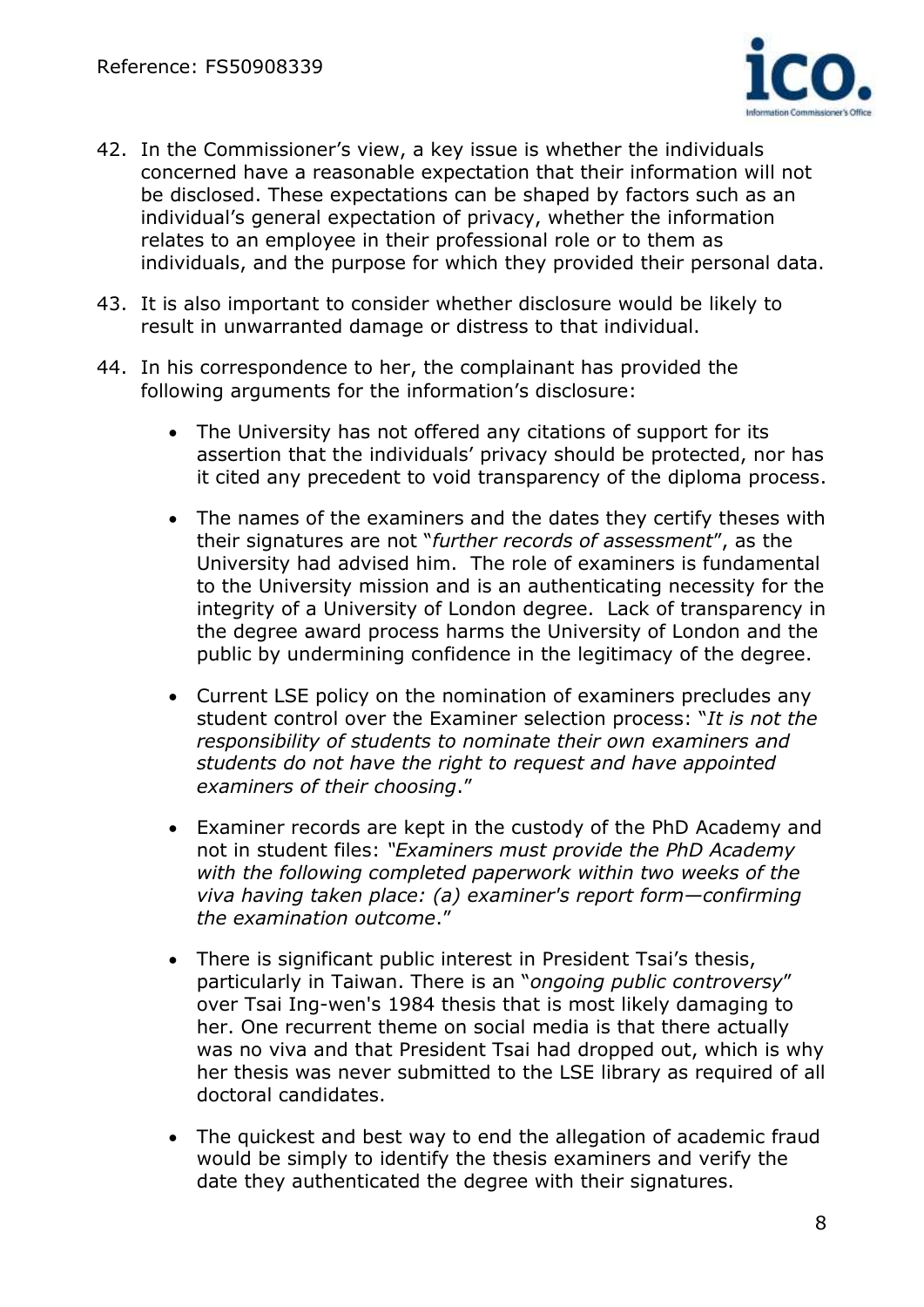

Disclosure would cause no damage or distress and end much of the current public controversy. Even if disclosure would not totally end the controversy, it is difficult to imagine how disclosure could result in damage or distress to President Tsai, unless there were no examiners in which case she would be caught in a lie. If the only damage or distress that could come to President Tsai by disclosure is the revelation there were no examiners, that should not be shielded from public disclosure.

- The examiners have not asserted any privacy rights, the University did not assert any privacy right for examiners, and there is some question as to whether the examiners actually exist.
- The LSE has released examiners' names previously (during the Woolf Inquiry in 2011) and this has set a precedent.
- 45. In its submission to her, the University has told the Commissioner that its general policy is that it does not disclose details of a graduate's degree to a third party without the consent of the individual or whether required to by a legal exemption in the Data Protection Act 2018. In some cases, the University may weigh up the legitimate interests and confirm a qualification has been obtained. Further details (such as the classification of the degree, copies of coursework, registration details, dates of completion) are not disclosed.
- 46. The University says that, like all PhD graduates, the individual in this case has a reasonable expectation that their qualification will be a matter of public record via a library or other public register. There is no expectation that records of the examination process will be disclosed.
- 47. It says that students will have a high expectation that records of their registration and their attendance at the University, which may reference a number of factors relating to their professional and personal life, would not be subject to public disclosure. Even in the case of a PhD thesis, where there is an expectation that the thesis would be publicly available, there is no expectation that further records of assessment would be disclosed. The nature of the disclosure would have an impact on the University's position on the privacy and confidentiality of all its student records.
- 48. The University says it has thousands of graduates. Many have progressed to positions of power and influence in public life. It has noted that the PhD qualification in question precedes this individual's political career and makes the point that a degree qualification is not essential for a political career in the same way that a medical degree would be for a physician. That is true. It is not a requirement for the role of President of the Republic of China to have a PhD. If it were, and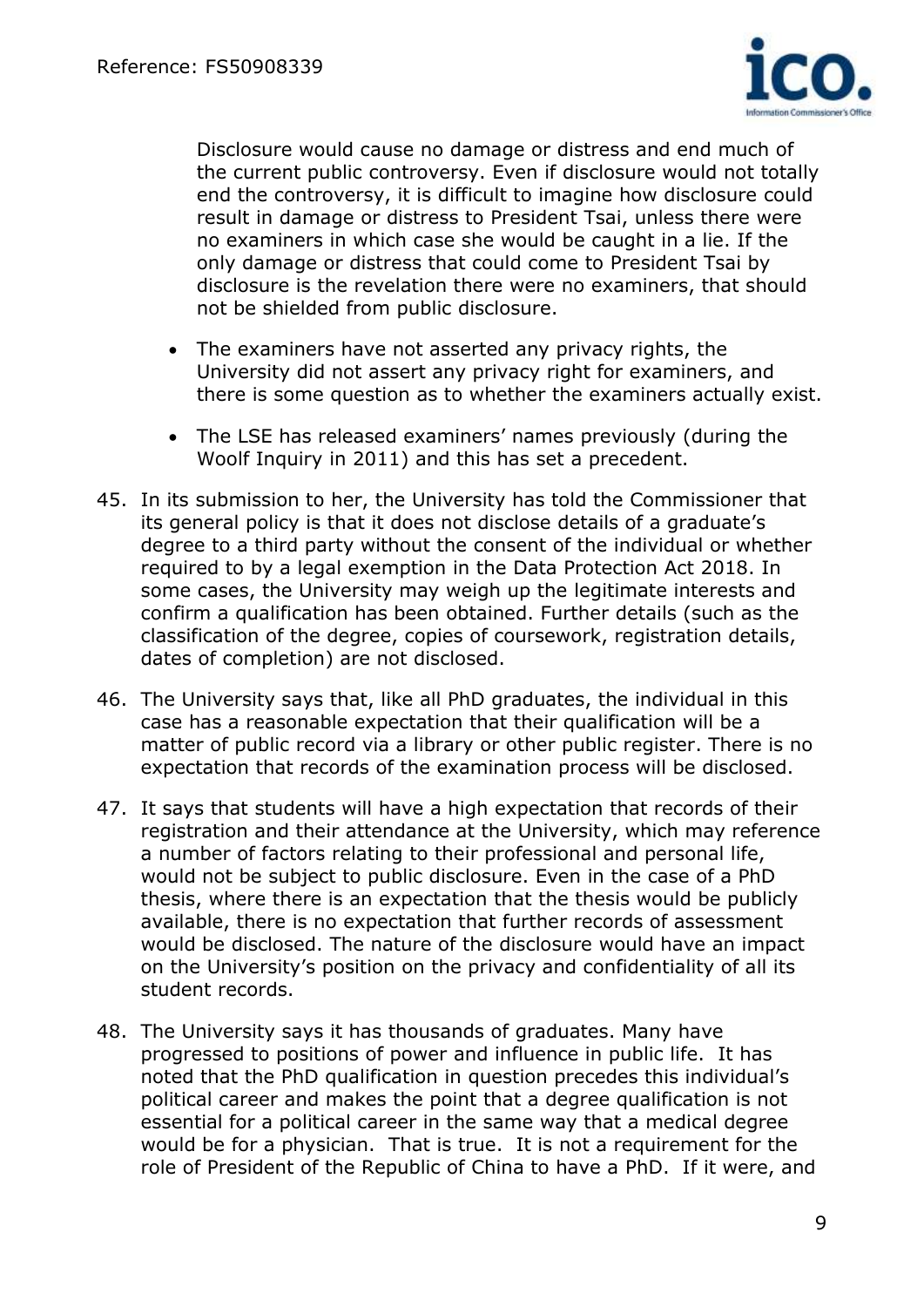

President Tsai's PhD was not legitimate, that might be a concern. What is of issue here is whether the University's process for assessing and awarding PhDs is valid in all cases.

- 49. It is unfortunate that the copy of President Tsai's thesis that the University library held was lost or misplaced between the mid-1980s and 2010, during various restructuring changes to the library. This may have been why that version of the thesis was not published in the period after 1984. However, in response to a request for it from the LSE, President Tsai provided LSE with a copy of the thesis that she held. The LSE has published a copy of this thesis that it received from President Tsai, since 2019. The complainant considers the published thesis appears to be a draft. It may or may not be a draft version, but this is the version of her thesis that President Tsai still held, some 35 years after first writing it. The Commissioner understands that the paper copy of the thesis that the University received from President Tsai and which it has converted to an electronic version and published is the only paper copy it has been able to locate at this point.
- 50. However, other information such as the thesis' inclusion in the IALS index in 1985 – evidenced that, at that time, the thesis had been completed and assessed.
- 51. At issue here is whether President Tsai's PhD was valid and properly awarded by the University and, more generally, whether the public can trust the University's processes. The complainant has his particular concerns, but the Commissioner considers that the University has demonstrated sufficient transparency in the matter of this PhD thesis; she has no compelling reason to doubt that the University's award processes were not robust in 1984 or now. Such public interest as there is in the matter of this thesis is outweighed by the data subjects' – that is, President Tsai's and, in particular, the examiners' - reasonable expectations. Neither President Tsai nor the examiners would have expected their personal data to be released so many years before the introduction of the FOIA. Whilst President Tsai *might* reasonably expect this now, the Commissioner considers that disclosure remains beyond the examiners' expectations. It is therefore possible that disclosing this information would cause them distress.
- 52. That a different public authority in a different set of circumstances released examiners' names in the past is not relevant here; the Commissioner considers each case on a case by case basis. Based on the above factors, the Commissioner has determined in this case that there is insufficient legitimate interest to outweigh the data subjects' fundamental rights and freedoms. The Commissioner therefore considers that there is no Article 6 basis for processing and so the disclosure of the information would not be lawful.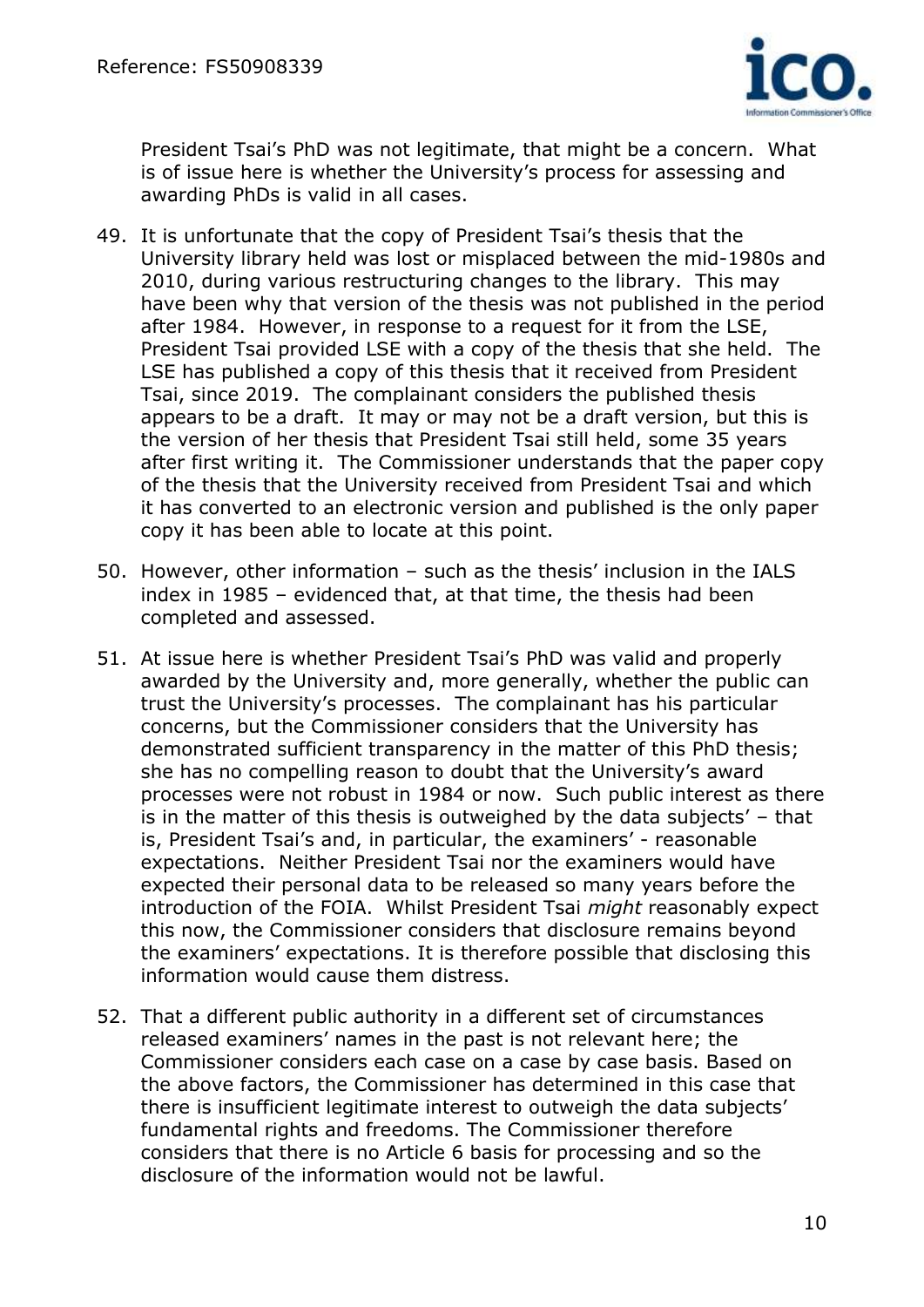

53. Given the above conclusion that disclosure would be unlawful, the Commissioner considers that she does not need to go on to consider separately whether disclosure would be fair or transparent.

# **The Commissioner's view**

54. The Commissioner has decided that the University was entitled to withhold the information under section 40(2), by way of section 40(3A)(a).